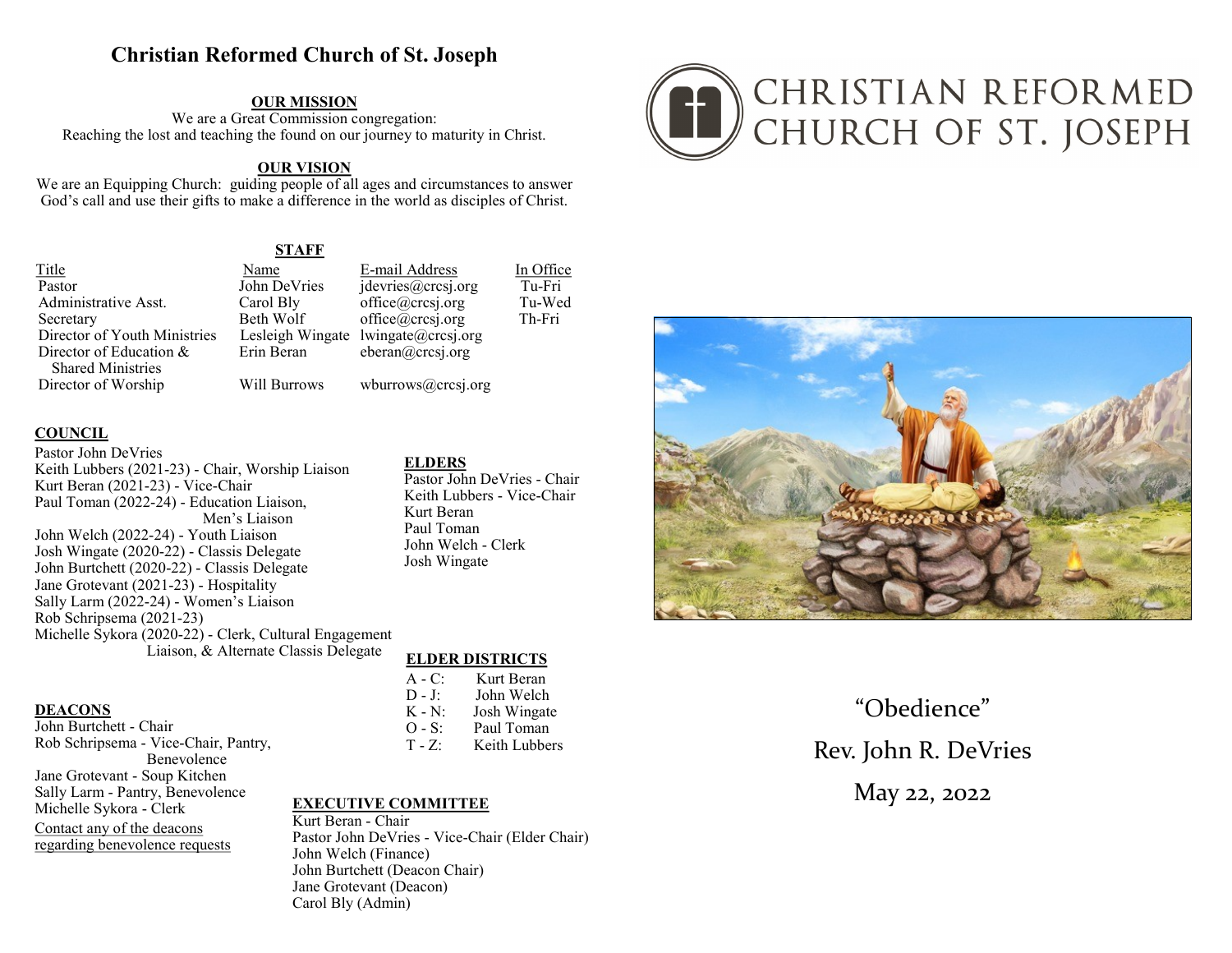## Christian Reformed Church of St. Joseph

3275 Washington Ave St. Joseph MI 49085 Rev. John R. DeVries - Pastor

269-429-5541 office@crcsj.org

www.crcstjoseph.com

\* Indicates to please

Worship services are streamed live at: https://www.youtube.com/channel/UCdi 1FAaWeR4r MKyxaShCA

⚠

Prelude & Welcome Call to Worship Prayer of Invocation \* "Living Hope" \* God's Greeting / Mutual Greeting \* "Shine On Us" Scripture of Confession Prayer of Confession and Assurance "Change My Heart, O God" Offering: 1) General Fund 2) Faith Promise Offering of Music Please Sign and Pass the Friendship Pads Children ages 3 1/2 through 2nd grade are invited to Children & Worship Prayer for Church and World Scripture: Genesis 22:1-19 Message: "Obedience" Prayer of Surrender and Joy \* "Trust and Obey" \* Benediction stand if able

\* "Step by Step"

Postlude

# Marriage

Marriage Ministry Social Outing - Outdoor game night and bonfire, Friday, June  $10$ ,  $7:00$  -  $10:00$ pm at the DeWeerd estate,  $5130$  Tilly Rd. in St Joseph. Bring lawn chairs and we will supply the rest. Friends are always welcome.

# **Missions**

**Missionary Prayer Cards** were recently introduced to the congregation.

## Here is a recap about this new ministry tool:

- The purpose is to help our congregation be more connected with all of our  $\overline{\text{missing}}$  families - intentionally praying for and getting to know them.
- $\bullet$  Each prayer card contains information about a missionary family, specific prayer requests, and contact information so you can send them messages of support.
- On each Faith Promise Sunday (4th Sunday of every month):
	- -- If you took home a prayer card, please return it to the communion table in the sanctuary prior to the worship service.
	- $-$  Then during the offering, prayer cards can be picked up from the communion table to use until the next month.
- Our next Faith Promise Sunday is June 26.
- Cards will be exchanged every month, so if you don't get a card, there will be opportunities to do so every 4th Sunday.

Giant Print Bibles are near the sound board for use during the service. Ask an usher for one.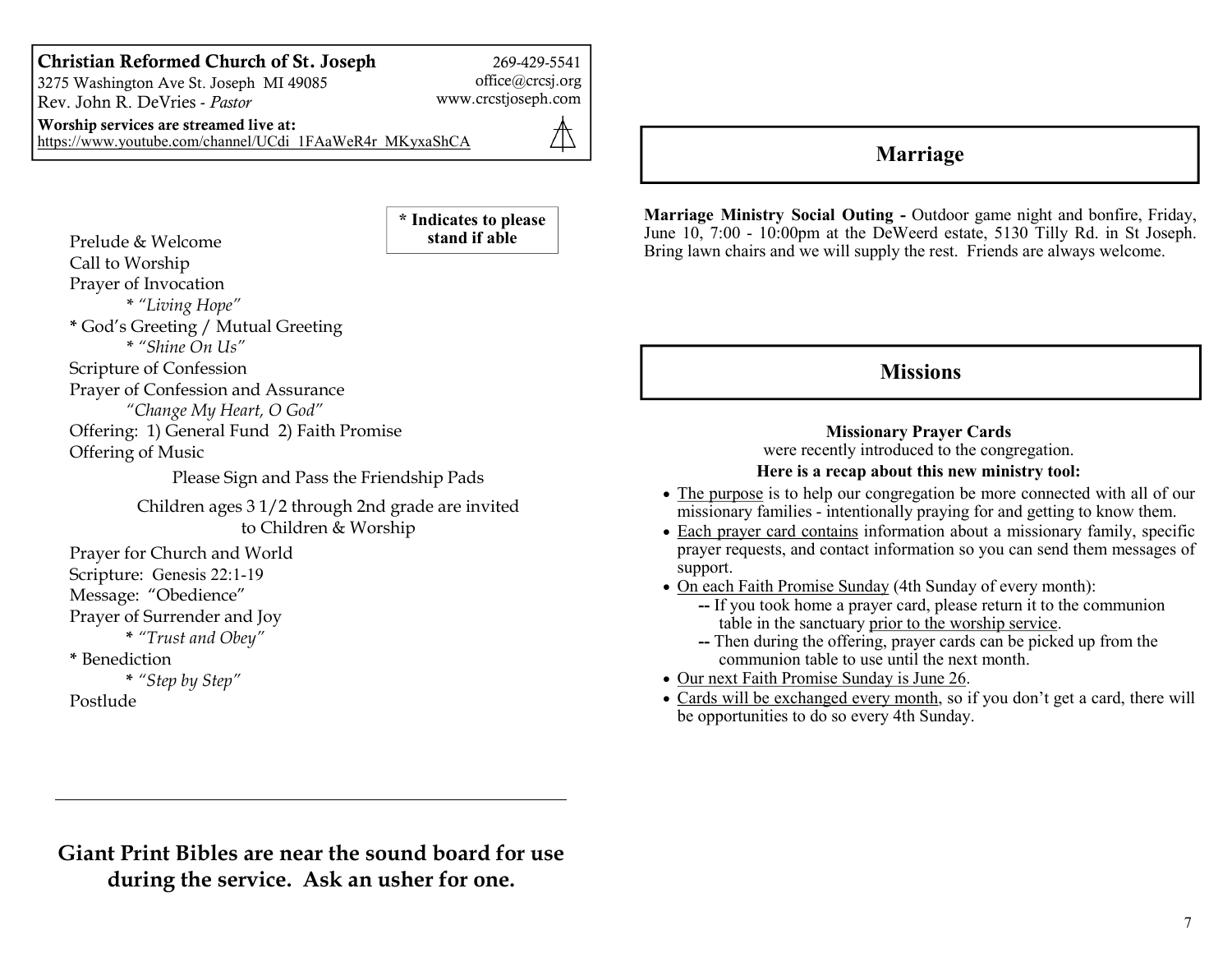# Worship

### Worship Schedule

| May 29  | Seminarian Aaron Mead<br>Offering: 1) General Fund                                                   |
|---------|------------------------------------------------------------------------------------------------------|
| June 5  | Seminarian Will Burrows<br>Special: Graduate Sunday<br>Offering: 1) General Fund 2) Benevolence Fund |
| June 12 | Pastor John DeVries<br>Special: Communion<br>Offering: 1) General Fund 2) Military Bible Stick       |
| June 19 | Pastor John DeVries<br>Offering: 1) General Fund                                                     |

Come for Corporate Prayer on Thursdays, 6:30am at church, with the continued option to attend online via Zoom. A worshipful time of communing with the Lord together.

## **From Our Deacons**

|                 | April    | Year To Date |
|-----------------|----------|--------------|
| <b>Budget</b>   | \$26,313 | \$105,252    |
|                 |          |              |
| Giving          | \$28,396 | \$96,915     |
| <b>Expenses</b> | \$28,438 | \$103,637    |
| Surplus/Deficit | -\$43    | $-$ \$6,722  |

We welcome you to our multi-generational congregation with multigenerational worship. While we do invite children 3 1/2 through 2nd grade to attend their own special time of worship at the mid-point of the service, our ultimate goal is for the full family of God to worship together as much as possible. This adds richness and depth to our worship, but sometimes also minor distractions as parents train their children to take their place in the corporate worship of God. If you are currently training your children for this goal, we understand and strongly support you. Be at ease. If you are not in that position in life, please respond to any minor distractions with patience and grace.

## TODAY'S VOLUNTEERS

Nursery - Bethany Schutlz, Joy Welch, Lucy Nicholson Children & Worship - Shiloh Pawelski (leader), Judy White, Josh Wingate Check-In Teacher - Patti Boersen K-1 Parent Helper - Burrows

### BIRTHDAYS THIS WEEK

Tuesday: Dave Horjus Wednesday: Joseph Hawkins Saturday: Stephanie Burtchett

## ANNIVERSARIES THIS WEEK

Friday: Chris & Judi Johnson '89 Ron & Sally Larm '06

#### Events, Scripture Encouragements, Family Worship Guide Updates, and More on Facebook: https://www.facebook.com/crcsj Instagram: https://www.instagram.com/crestjoseph/

### Worship Service Live Streaming & Recordings on

YouTube: https://www.youtube.com/channel/UCdi 1FAaWeR4r MKyxaShCA

Weather Related Cancellation Policy - If 2 hours prior to any scheduled church activity there is a Tornado Warning in effect within 1 hour of the start of that activity, the activity will be cancelled automatically. Cancellations will be communicated by church email and Remind.com text.